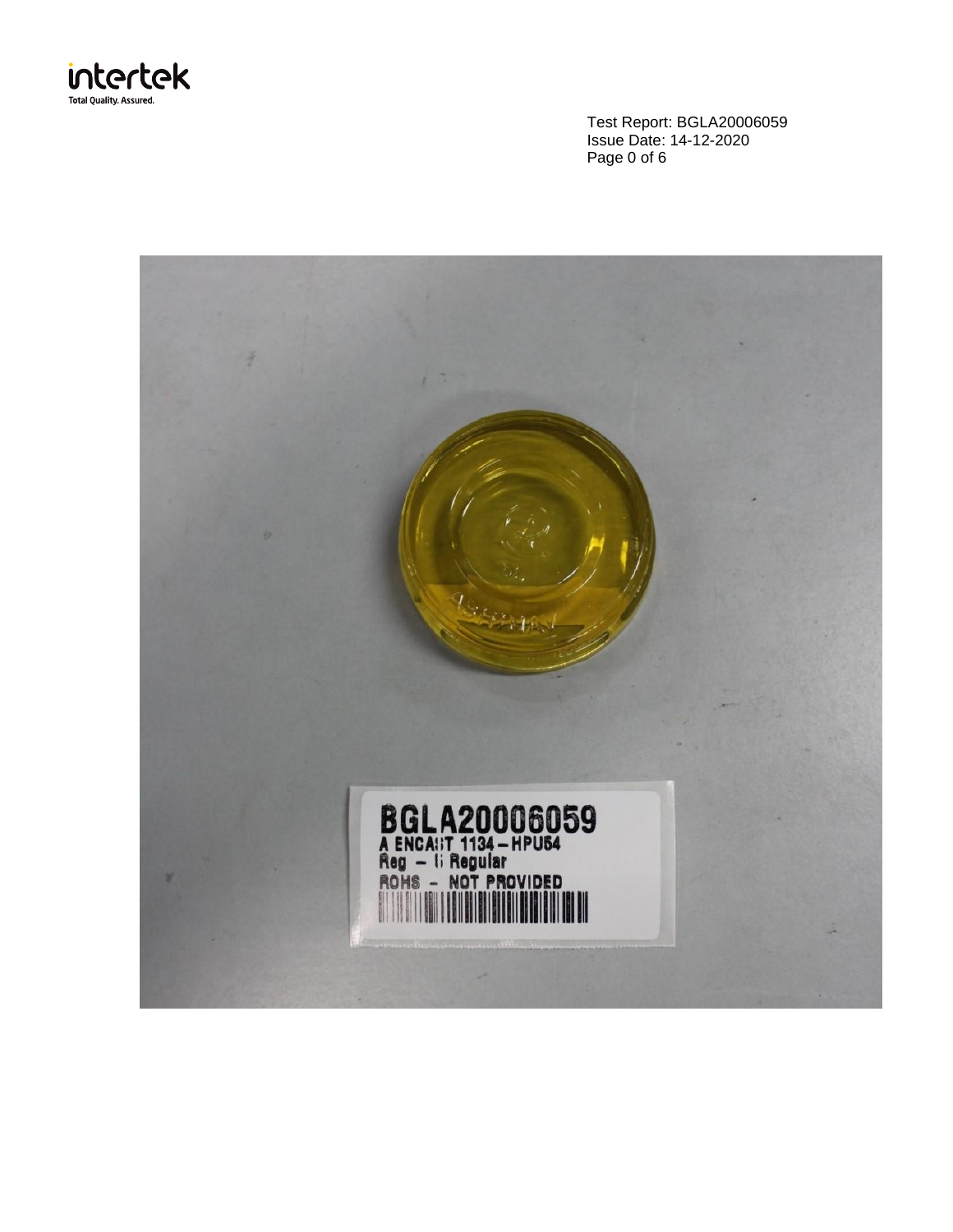

Test Report: BGLA20006059 Issue Date: 14-12-2020 Page 1 of 6

## **REPORT FROM INTERTEK INDIA PVT. LTD**

Applicant: **RAND POLYPRODUCTS PVT. LTD/PUNE** 3A/2. Old Gate No. 1649, Village Ghotawade, Pune, Maharashtra, 412108, India

**ATT'N:** Nayak U.V, Rajiv Dongre,

Sample Description: The submitted samples said to be: One Piece Of ENCAST 1134\_HPU54 Sample Submitted.

Test Components: [A]: ENCAST 1134\_HPU54

| <b>Buyer</b>            |    | Not provided              |
|-------------------------|----|---------------------------|
| Color                   |    | [A]: ENCAST 1134_HPU54    |
| Qty.                    | ÷  | Not provided              |
| Batch no.               | ÷  | SS201202                  |
| Customer                | ÷  | Not provided              |
| Manufacturer's name     | ÷. | Not provided              |
| Age group               | ÷. | Not provided              |
| Product stage           | t  | Not provided              |
| End use                 | ÷  | Not provided              |
| Type                    |    | PU                        |
| <b>Nature</b>           | t  | <b>Solid Casting</b>      |
| Country of destination  | ÷  | Not provided              |
| Date Received/Date Test | ٠  | 11 <sup>th</sup> Dec 2020 |
| Started                 |    |                           |

# TESTS CONDUCTED:

As requested by the applicant, refer to attached page(s) for details.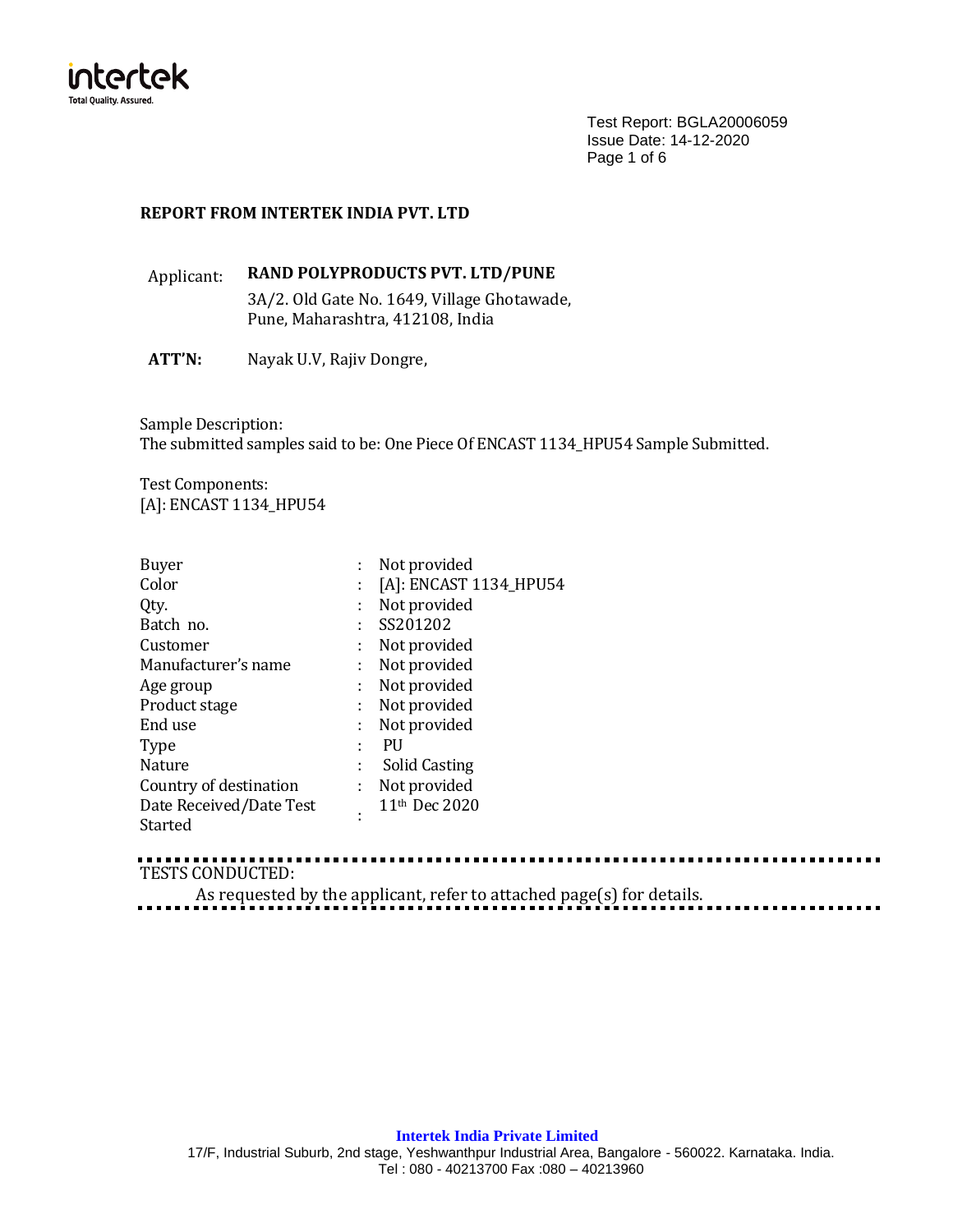

Test Report: BGLA20006059 Issue Date: 14-12-2020 Page 2 of 6

# **CONCLUSION:**

| <b>TESTED SAMPLE</b> | <b>STANDARD</b>                                                   | <b>RESULTS</b> |
|----------------------|-------------------------------------------------------------------|----------------|
|                      | RoHS Annex II of 2011/65/EU and<br>Amendment (EU) 2015/863 RoHS-3 | Pass           |

......... . . . . ............... . . . . . . .  $\blacksquare$ ......... ......  $\blacksquare$ 

**AUTHORIZED BY FOR INTERTEK INDIA PRIVATE LIMITED [ANALYTICAL – BANGALORE]**

**AATHEESWARAN S Laboratory Manager - Analytical**

**Intertek India Private Limited** 17/F, Industrial Suburb, 2nd stage, Yeshwanthpur Industrial Area, Bangalore - 560022. Karnataka. India. Tel : 080 - 40213700 Fax :080 – 40213960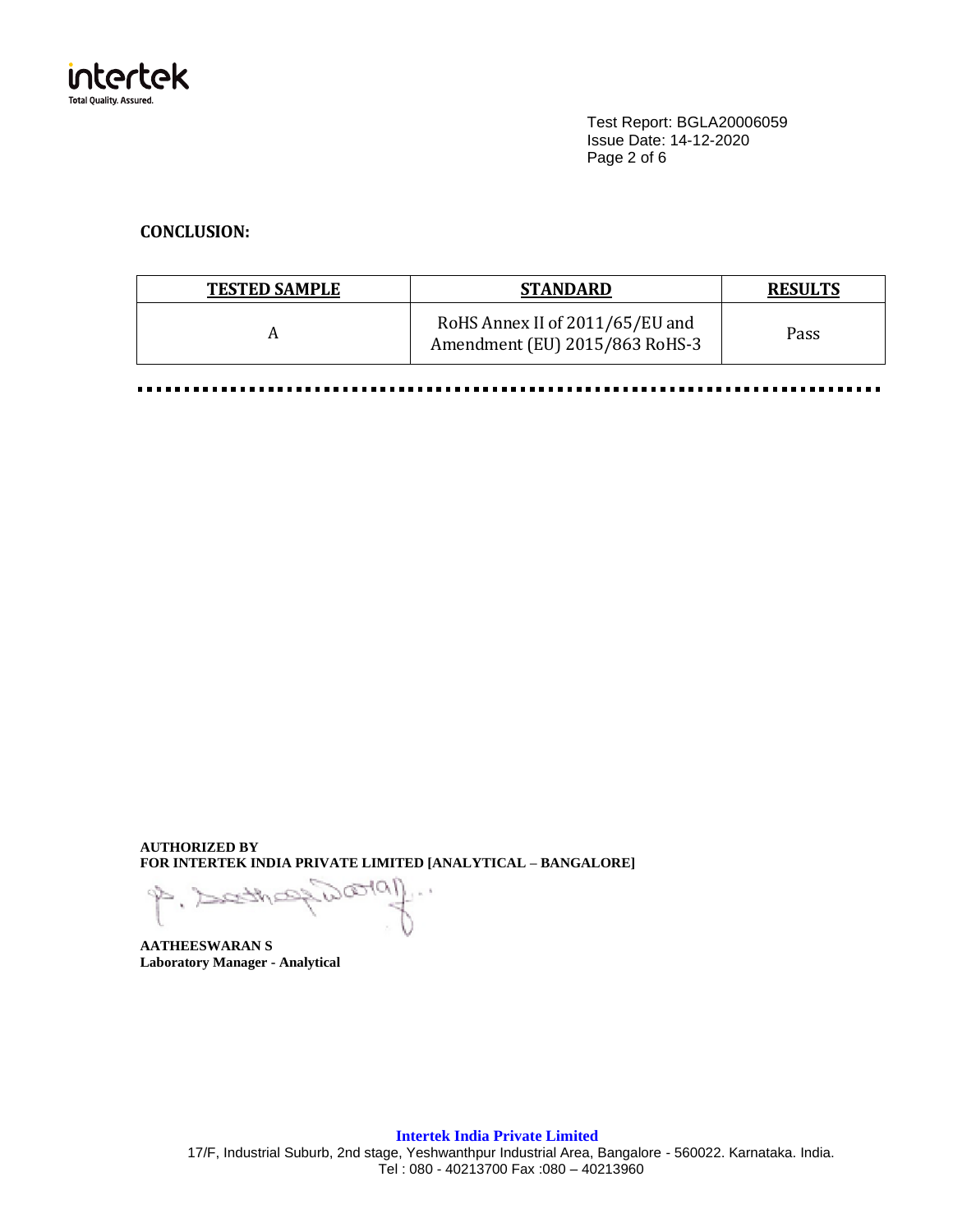

Test Report: BGLA20006059 Issue Date: 14-12-2020 Page 3 of 6

# **Test Result Summary :**

|                            |      | <b>Test Method</b>                                                                                                                                                                                | <b>Result</b>  |           |
|----------------------------|------|---------------------------------------------------------------------------------------------------------------------------------------------------------------------------------------------------|----------------|-----------|
| <b>Test Item</b>           | Unit |                                                                                                                                                                                                   | (A)            | <b>RL</b> |
| <b>Heavy Metal</b>         |      |                                                                                                                                                                                                   |                |           |
| Cadmium (Cd) Content       | ppm  | With reference to IEC 62321-<br>5:2013, by microwave or<br>acid digestion and<br>determined by ICP-OES.                                                                                           | N <sub>D</sub> | 2         |
| Lead (Pb) Content          | ppm  | With reference to IEC 62321-<br>5:2013, by microwave or<br>acid digestion and<br>determined by ICP-OES.                                                                                           | ND.            | 2         |
| Mercury (Hg) Content       | ppm  | With reference to IEC 62321-<br>4:2013+AMD1:2017, by<br>microwave or acid digestion<br>and determined by ICP-OES.                                                                                 | <b>ND</b>      | 2         |
| Chromium VI (Cr6+) Content | ppm  | With reference to IEC 62321-<br>7-2: 2017, organic solvent<br>was used to dissolve or swell<br>sample matrix, followed by<br>alkaline digestion and<br>determined by UV-Vis<br>Spectrophotometer. | ND.            | 1         |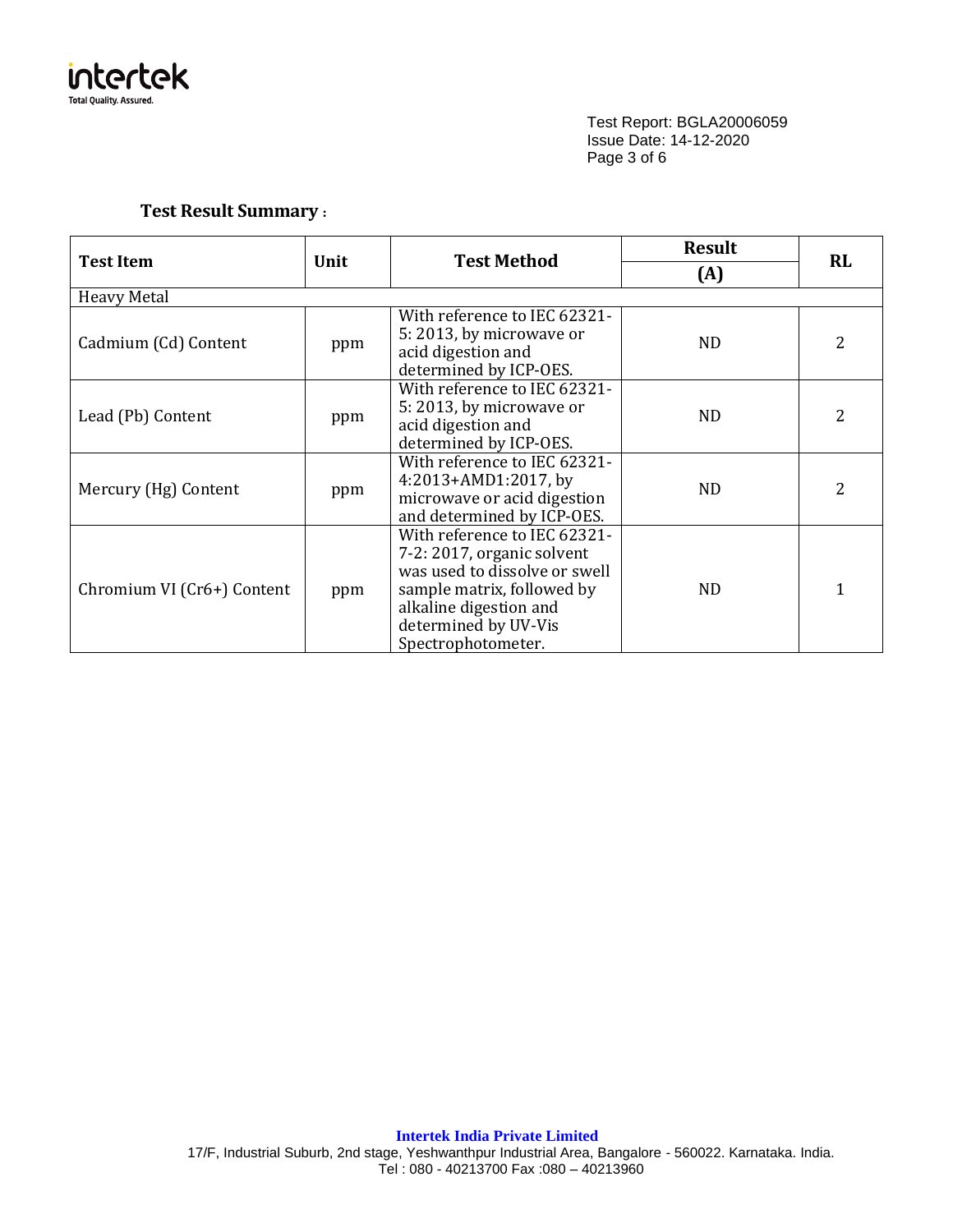

Test Report: BGLA20006059 Issue Date: 14-12-2020 Page 4 of 6

| <b>Test Item</b><br>Unit                             |     | <b>Test Method</b>                                  | <b>Result</b><br>(A) | RL |
|------------------------------------------------------|-----|-----------------------------------------------------|----------------------|----|
| <b>Polybrominated Biphenyls (PBBs)</b>               |     |                                                     |                      |    |
| Monobrominated Biphenyls<br>(MonoBB)                 | ppm |                                                     | <b>ND</b>            | 5  |
| <b>Dibrominated Biphenyls</b><br>(DiBB)              | ppm |                                                     | <b>ND</b>            | 5  |
| <b>Tribrominated Biphenyls</b><br>(TriBB)            | ppm |                                                     | <b>ND</b>            | 5  |
| <b>Tetrabrominated Biphenyls</b><br>(TetraBB)        | ppm | With reference to IEC 62321-                        | <b>ND</b>            | 5  |
| Pentabrominated Biphenyls<br>(PentaBB)               | ppm | 6: 2015, by solvent<br>extraction and determined    | <b>ND</b>            | 5  |
| <b>Hexabrominated Biphenyls</b><br>(HexaBB)          | ppm | by GC-MS and further HPLC-<br>DAD confirmation when | <b>ND</b>            | 5  |
| <b>Heptabrominated Biphenyls</b><br>(HeptaBB)        | ppm | necessary.                                          | <b>ND</b>            | 5  |
| <b>Octabrominated Biphenyls</b><br>(OctaBB)          | ppm |                                                     | <b>ND</b>            | 5  |
| Nonabrominated Biphenyls<br>(NonaBB)                 | ppm |                                                     | <b>ND</b>            | 5  |
| <b>Decabrominated Biphenyl</b><br>(DecaBB)           | ppm |                                                     | <b>ND</b>            | 5  |
| <b>Polybrominated Diphenyl Ethers (PBDEs)</b>        |     |                                                     |                      |    |
| Monobrominated Diphenyl<br>Ethers (MonoBDE)          | ppm |                                                     | <b>ND</b>            | 5  |
| <b>Dibrominated Diphenyl Ethers</b><br>(DiBDE)       | ppm |                                                     | <b>ND</b>            | 5  |
| <b>Tribrominated Diphenyl Ethers</b><br>(TriBDE)     | ppm |                                                     | <b>ND</b>            | 5  |
| <b>Tetrabrominated Diphenyl</b><br>Ethers (TetraBDE) | ppm | With reference to IEC 62321-                        | <b>ND</b>            | 5  |
| <b>Pentabrominated Diphenyl</b><br>Ethers (PentaBDE) | ppm | 6: 2015, by solvent<br>extraction and determined    | <b>ND</b>            | 5  |
| <b>Hexabrominated Diphenyl</b><br>Ethers (HexaBDE)   | ppm | by GC-MS and further HPLC-<br>DAD confirmation when | ND                   | 5  |
| <b>Heptabrominated Diphenyl</b><br>Ethers (HeptaBDE) | ppm | necessary.                                          | <b>ND</b>            | 5  |
| <b>Octabrominated Diphenyl</b><br>Ethers (OctaBDE)   | ppm |                                                     | <b>ND</b>            | 5  |
| Nonabrominated Diphenyl<br>Ethers (NonaBDE)          | ppm |                                                     | <b>ND</b>            | 5  |
| Decabrominated Diphenyl Ether<br>(DecaBDE)           | ppm |                                                     | <b>ND</b>            | 5  |